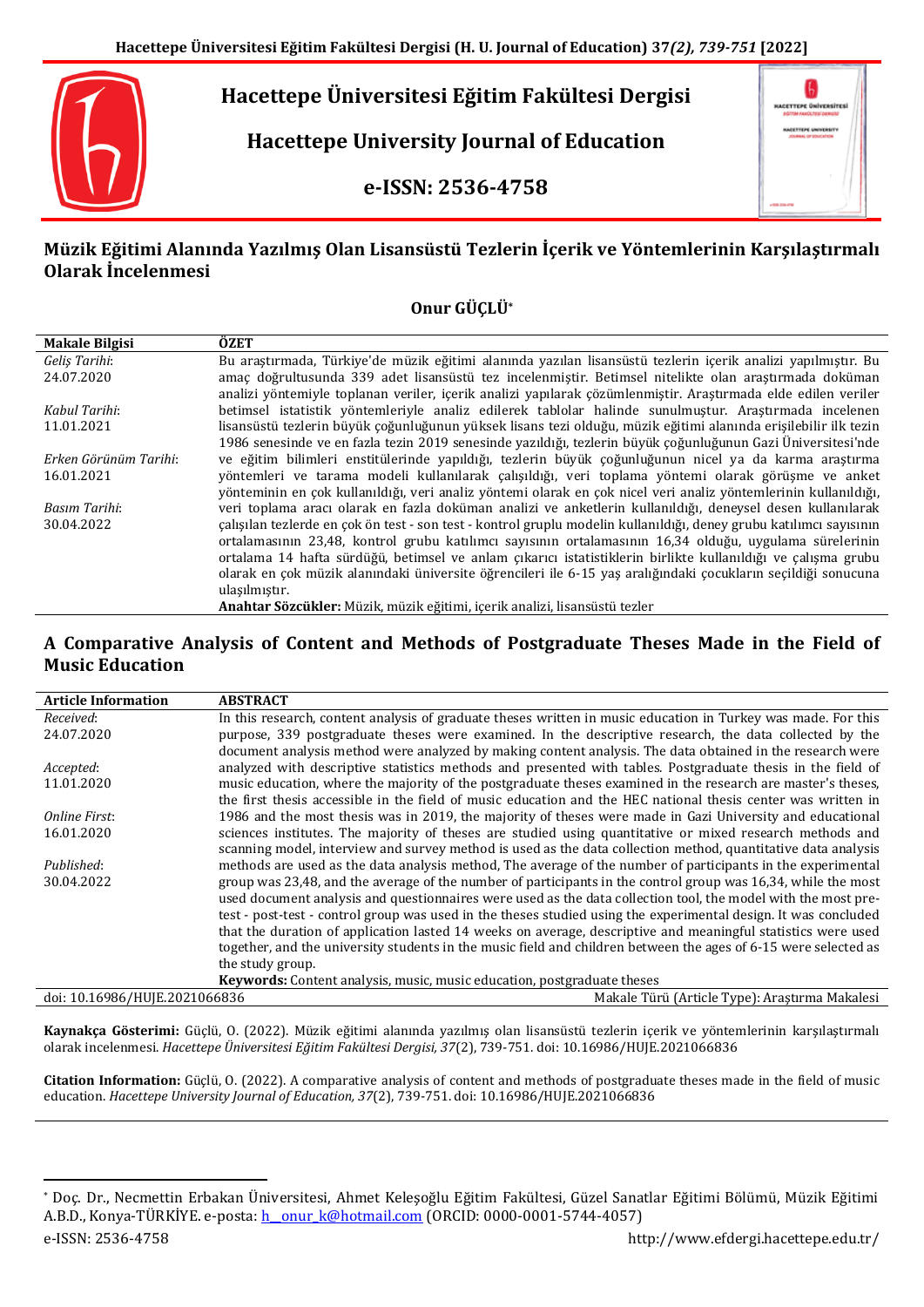Postgraduate is a high-level education program process in the context of graduate education (science expertise) or doctorate education provided by the institutes following four years of education at the faculties. It is designed in the discipline or science of interest to train scientists, researchers, and highly qualified labor the societies need, who obtained a bachelor's degree or diploma at a conceptual level (Karaman & Bakırcı, 2010, p.97). The general purpose of postgraduate education is to raise highly qualified labor such as the scientist and faculty members that the country needs, and to conduct research for solving the problems of the country and to provide technical development (Sevinç, 2001, p. 126). According to Karasar (2001, p.3), the accumulation of science, in other words, the contribution of the large and small contributions of the previous ones on which it rises, is an integrated product and requires detailed reporting of each scientific research. The detailed reporting of the research carried out for the general purpose of postgraduate education constitutes the postgraduate theses.

The fact that education is a dimension, tool, method and field has made music an indispensable element of education. Education is a process in which verbal, numerical, physical and artistic skills are acquired together and individuals are brought into society as a member of society. In addition, music education has a structure that provides both the communication between other dimensions of education and the interaction between other branches of art (Türkmen, 2016, p. 9). If we associate music education with time, music education is a process and it carries the psychological, social, cultural, cognitive, affective, and psychomotor qualities of the people since the existence of music with itself. It is always the individual and society that interact in this process. Music education starts from pre-school until the end of higher education (Feyzi and Tekin, 2019, s.31). Professional music education is one of the three main types of music education and oriented for individuals who have an aptitude for music or interest in music and choose music as a job, a profession, serious-continuous occupation, task, or study area (Gencel Ataman, 2009, p. 342).

In professional music education, new and extended opportunities emerged with the laws enacted in 1982-1983 to develop research and academic education programs at *undergraduate*, *postgraduate* and *doctorate* or *proficiency in art* degrees (Uçan, 2005, p. 55). As a result of these efforts, the master's theses written by Sibel Dogan Ozbakan in 1986 named "The decisions are taken by the National Education Councils in the Republican Era regarding music education" and by Filiz Kamacioglu "In-school and out-of-school music education" have taken its place in the literature as the oldest and accessible studies with the keyword *music education* from the Council of Higher Education National Thesis Center. Today, it is observed that there are postgraduate programs in many universities, and the field of music education research under these programs reached a large proportion.

When the Council of Higher Education National Thesis Center database is reviewed, it is seen that there are 457 postgraduate theses accessible between 1986-2020 with the keyword *music education*. The content analysis of these studies in the literature is very important in terms of providing important convenience and a guide for researchers who will study in the field. Such content and meta-analysis studies have attracted the attention of many researchers in recent years (Selcuk, Palanci, Kandemir & Dundar, 2014, p. 431). When the literature is reviewed, there can be seen the content analysis studies on postgraduate theses in the field of music (Gençel Ataman, 2009, Karkın, 2011, Topbaş, 2013, Apaydınlı, Yıldırım Orhan ve Evren Tunca, 2014, Çeşit, Kaptanoğlu ve Çanakçı, 2015, Öztutgan, 2016, Arıca, Birel ve Qader, Ertekin, 2017, Akıncı, Ertek Babaç ve Köse, Kurtarslan, Yıldırım Orhan ve Göklen, Tepeli and Yüksel 2018, Soycan ve Babacan, 2019, Can ve Günenç, Feyzi ve Tekin, Gebeloğlu, Üstün, 2020, vb.), however, not any content analysis studies in the field of music education reached. It can be considered as the reason for this situation that there are many postgraduate theses (f: 339) accessed with the keyword music education. When international research examined, it is seen that content analysis studies have been made for articles on music education. (Schmidt and Zdzinski (1993), McCharty (1999), Yarbrough (2002), Kantorski and Stegman (2006), Miksza and Johnson (2012), Killian, Liu and Reid (2012), Nichols (2013), Silveria and Diaz (2014), Stambauh and Dyson (2016), Silvey, Sims, Pohlman and Regier (2019), ect.). Based on this, the research aims to present the current situation and to carry out the content analysis of the postgraduate theses, these accessed with the keyword *music education* from the Council of Higher Education National Thesis Center, have permission to publish and were written between 1986-2020.

## **2. METHOD**

Screening model was adopted as the basic approach in the research. If a research bears a purpose to describe a past or present event as it exists, screening models are used (İslamoğlu and Alnıaçık, 2014, p. 97). In this descriptive study, the data collected by document analysis method were analyzed by content analysis methods. The data summarized and interpreted in descriptive analysis were subjected to a deeper process in content analysis, and concepts and themes that are not noticeable with a descriptive approach can be discovered as a result of this analysis (Yıldırım and Şimşek, 2013, p. 259). Content analysis involves systematically screening of printed and visual materials and analyzing thematically in terms of certain categories. (Saban, 2009, p. 838).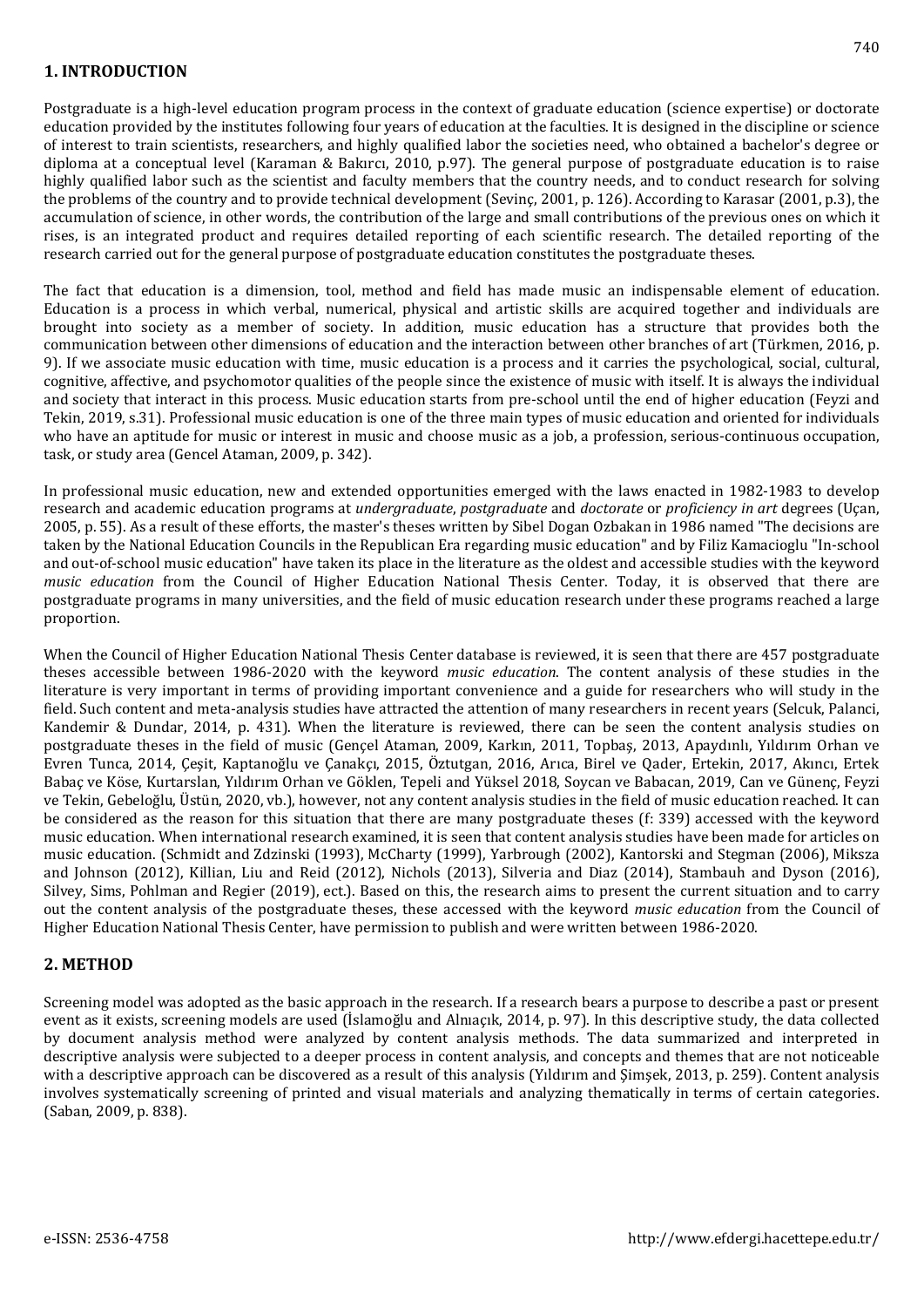### **2.1. Research Universe and Participants**

The research universe consisted of postgraduate theses scanned with the keyword "music education" at the YÖK national thesis center and without access restrictions. In the limitation of the theses examined in the research, the following parameters were taken into consideration and 339 theses formed the research sample.

1. YÖK national thesis center database was used to determine theses examined.

2. On 29.05.2020, 457 postgraduate theses, which were conducted between 1986-2020, with the keyword "music education" in the database, were included in the research. 109 of these theses that did not have permission to publish and 9 of them, which were reached with the keyword "music education" but were determined outside the field of music education, were excluded from the sample group.

3. In the research, postgraduate theses written in Turkish language were analyzed.

### **2.2. Creating Content Analysis Themes**

Following the literature review of theses written in the field of music education, those done with the content analysis have been chosen as sources. There were 17 themes/questions in total created, 6 of them to analyze the general information about 339 postgraduate theses in the field of *music education*, 6 of them to analyze the method chapters of the theses and 5 of them to analyze those using experimental design. The themes / questions created were presented to 3 experts to ensure the content validity. In the direction of expert opinions, 2 themes / questions were removed and the remaining 15 themes / questions are shown in Table 1.

#### *Table 1.*

|                                                              | Postgraduate theses in music education;                                              |
|--------------------------------------------------------------|--------------------------------------------------------------------------------------|
| <b>Themes / Questions</b><br><b>Created for the Analysis</b> | 1. What is the distribution by type of publication?                                  |
|                                                              | 2. What is the distribution by publication years?                                    |
| of General Information                                       | 3. What is the distribution according to the universities in which it is made?       |
| <b>About Theses</b>                                          | 4. What is the distribution according to the institutes it is made?                  |
|                                                              | 5. What is the distribution of the researcher by gender?                             |
|                                                              | 6. What is their distribution according to research methods?                         |
| <b>Themes / Questions</b><br><b>Created for the Analysis</b> | 7. What is their distribution according to research models?                          |
| of Method Parts of                                           | 8. What are their distributions according to data collection methods?                |
| <b>Theses</b>                                                | 9. What are their distributions according to data collection tools?                  |
|                                                              | 10. What are their distributions according to data analysis methods?                 |
|                                                              | Theses written using experimental design in the field of music education;            |
|                                                              | 11. What is their distribution by experiment models?                                 |
| <b>Themes / Questions</b>                                    | 12. What is the distribution according to the number of experiment and control group |
| <b>Created for the Analysis</b>                              | participants?                                                                        |
| of Theses Using                                              | 13. What is the distribution according to the application times?                     |
| <b>Experimental Design</b>                                   | 14. What are their distributions according to data analysis methods?                 |
|                                                              | 15. What is their distribution according to the sample groups?                       |

## **2.3. Data Analysis**

For content analysis of 339 postgraduate theses included in the study, sub-themes of each theme / question were created (164 sub-themes in total) and postgraduate theses are examined many times and coded individually. With coding, data can be conceptualized more easily. In coding, data is made visible using specific pointers, and coding ensures that data captures a certain coherence of meaning (Keller,1995; as cited in Baltacı 2017). For ensuring the internal consistency in the coding the data were coded twice by the researcher in three weeks intervals and reliability coefficient calculated by Miles and Huberman formula (Reliability coefficient=number of consensus nomials/ (number of consensus nomials + number of nonconsensus nomials) X100) (Baltaci, 2017, p.8). The coding internal consistency coefficient in the study was %94.39. "Microsoft Excel" and "SPSS package program" were used for both coding and analysis of the encoded data. The data were analyzed with descriptive statistics methods (percentage, frequency, arithmetic mean and standard deviation) and presented in figures with tables.

## **3. FINDINGS**

In this section, the findings are arranged according to sub-problems and presented in tables and graphics.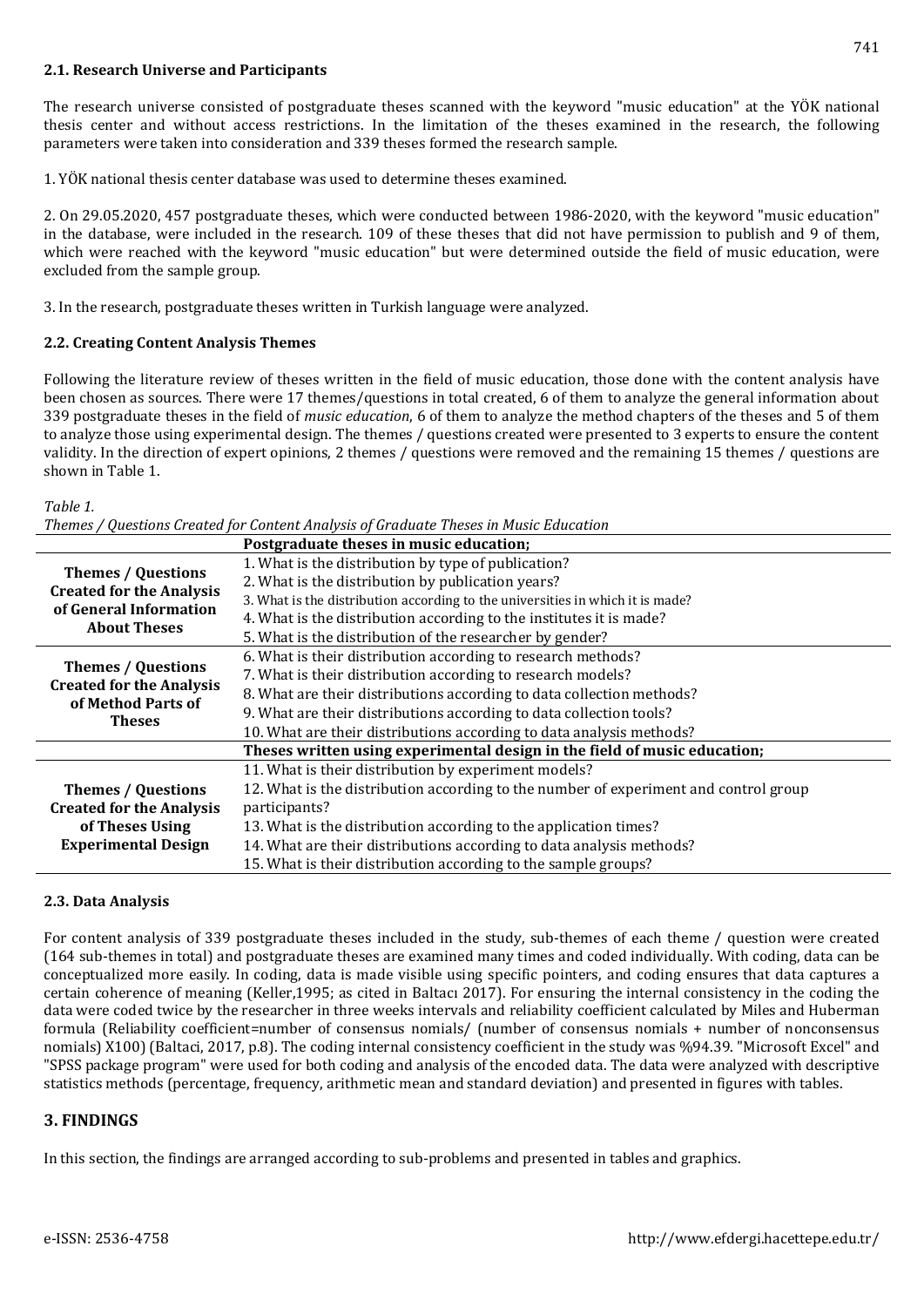Table 2. *Distribution of Postgraduate Theses in Music Education by Publication Types*

| <b>Publication Type</b>             | <b>Frequency</b> (f) | Percentiles (%) |
|-------------------------------------|----------------------|-----------------|
| <b>Master Thesis</b>                | 285                  | 84.08           |
| <b>Doctoral Thesis</b>              | 53                   | 15.63           |
| <b>Master's Appilication Report</b> |                      | 0.29            |
| <b>Total</b>                        | 339                  | 100             |

Table 2 indicate the distribution of postgraduate theses written in the field of music education by types of publications. According to Table 2, 285 of the 339 postgraduate theses are master's theses (84.08%), 53 are doctoral theses (15.63%) and 1 is the master's application report (0.29%). This table shows that the majority of the theses in the field of "music education" are master's theses; It is also noteworthy that the number of doctoral theses remains at one fifth of the number of master's theses.

Table 3.

| Distribution of Postgraduate Theses in Music Education by Publication Years |  |
|-----------------------------------------------------------------------------|--|
|-----------------------------------------------------------------------------|--|

| <b>Publication Years</b> | Frequency (f)           | Percentiles (%) |
|--------------------------|-------------------------|-----------------|
| 2019                     | 70                      | 20,65           |
| 2018                     | 24                      | 7,08            |
| 2017                     | 10                      | 2,95            |
| 2016                     | 15                      | 4,42            |
| 2015                     | 17                      | 5,01            |
| 2014                     | 16                      | 4,72            |
| 2013                     | 14                      | 4,13            |
| 2012                     | 11                      | 3,24            |
| 2011                     | 19                      | 5,60            |
| 2010                     | 16                      | 4,72            |
| 2009                     | 12                      | 3,54            |
| 2008                     | 23                      | 6,78            |
| 2007                     | 14                      | 4,13            |
| 2006                     | 17                      | 5,01            |
| 2005                     | 5                       | 1,47            |
| 2004                     | 7                       | 2,06            |
| 2003                     | 4                       | 1,18            |
| 2002                     | 7                       | 2,06            |
| 2001                     | 3                       | 0,88            |
| 2000                     | 4                       | 1,18            |
| 1999                     | 7                       | 2,06            |
| 1998                     | 5                       | 1,47            |
| 1997                     | 6                       | 1,77            |
| 1996                     | 3                       | 0,88            |
| 1995                     | $\overline{4}$          | 1,18            |
| 1994                     | $\overline{c}$          | 0,59            |
| 1992                     | $\overline{\mathbf{c}}$ | 0,59            |
| 1988                     | $\mathbf{1}$            | 0,29            |
| 1986                     | $\mathbf{1}$            | 0,29            |
| Total                    | 339                     | 100             |

Table 3 presents the distribution of postgraduate theses in the field of music education by publication years. When Table 3 is examined, it is seen that the first thesis accessible in the field of music education and YÖK national thesis was written in 1986. 80% of theses written in 29 different years were written after 2006 (f: 278). It is seen that the most thesis in the field of music education was written in 2019 (f: 70, 20.65%). The level of increase of theses by years is shown in Figure 1.



Figure 1 . Distribution of post-graduate theses in music education by publication years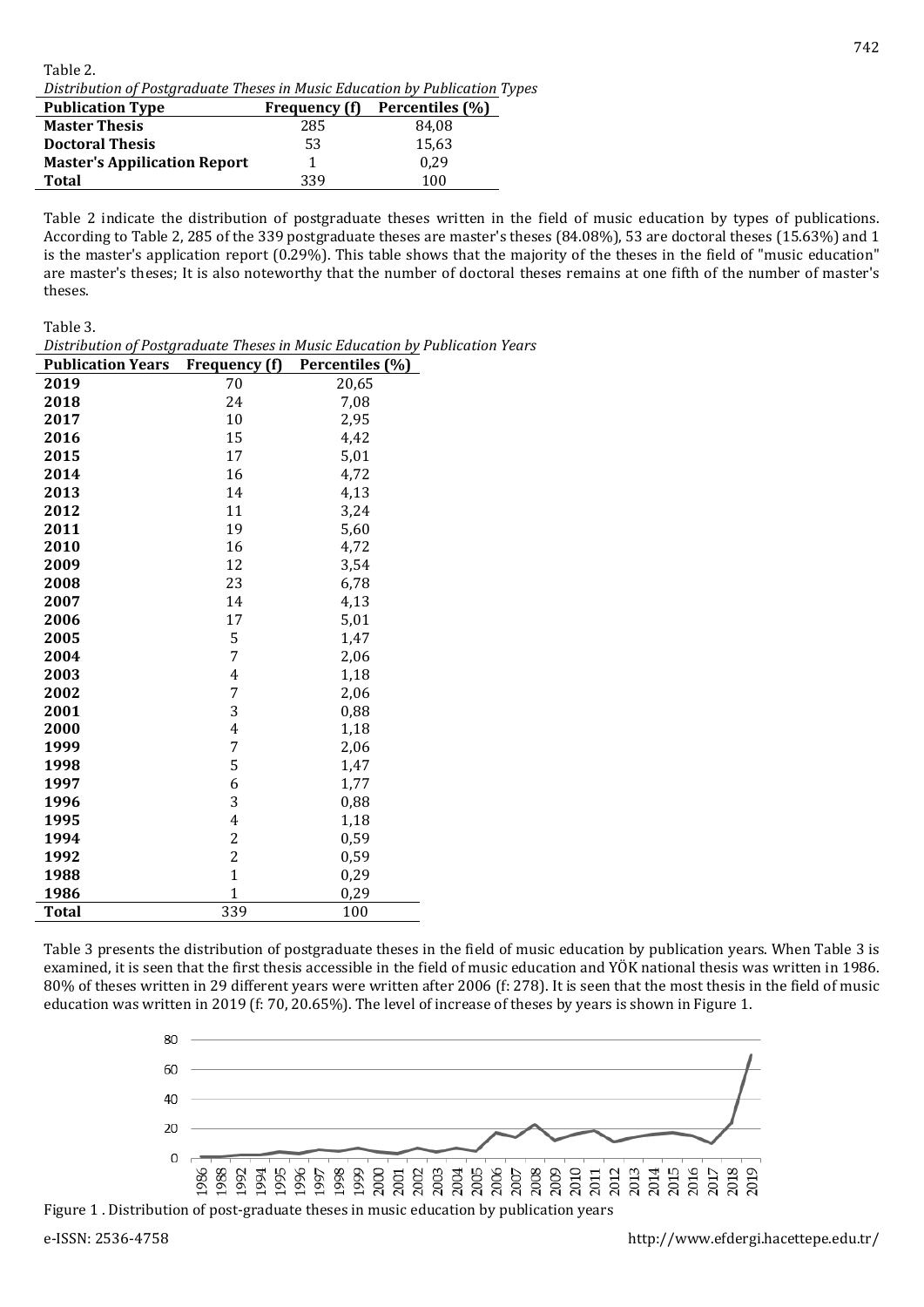Table 4.

*Distribution of Postgraduate Theses in Music Education by University*

| <b>University</b>                       | Frequency (f)  | Percentiles (%) |
|-----------------------------------------|----------------|-----------------|
| <b>Gazi University</b>                  | 95             | 28,02           |
| <b>Marmara University</b>               | 33             | 9,73            |
| <b>Atatürk University</b>               | 23             | 6,78            |
| <b>Necmettin Erbakan University</b>     | 19             | 5,60            |
| <b>Pamukkale University</b>             | 15             | 4,42            |
| İnönü University                        | 14             | 4,13            |
| <b>Selçuk University</b>                | 14             | 4,13            |
| <b>Uludağ University</b>                | 14             | 4,13            |
| Dokuz Eylül University                  | 13             | 3,83            |
| <b>Afyon Kocatepe University</b>        | 12             | 3,54            |
| <b>Abant İzzet Baysal University</b>    | 9              | 2,65            |
| <b>Cumhuriyet University</b>            | 9              | 2,65            |
| <b>Mehmet Akif Ersoy University</b>     | 9              | 2,65            |
| <b>Samsun On Dokuz Mayıs University</b> | 9              | 2,65            |
| <b>Ankara University</b>                | 8              | 2,36            |
| <b>Halic University</b>                 | 6              | 1,77            |
| Van Yüzüncü Yıl University              | 6              | 1,77            |
| <b>Trakya University</b>                | 4              | 1,18            |
| <b>Kırıkkale University</b>             | 3              | 0,88            |
| Ömer Halis Demir University             | 3              | 0,88            |
| <b>Trabzon University</b>               | 3              | 0,88            |
| <b>Anadolu University</b>               | $\overline{c}$ | 0,59            |
| İstanbul Teknik University              | $\overline{c}$ | 0,59            |
| Mimar Sinan Güzel Sanatlar University   | $\overline{c}$ | 0,59            |
| <b>Adıyaman University</b>              | $\mathbf 1$    | 0,29            |
| Boğaziçi University                     | $\mathbf{1}$   | 0,29            |
| <b>Hacettepe University</b>             | $\mathbf{1}$   | 0,29            |
| <b>İstanbul Aydın University</b>        | $\mathbf{1}$   | 0,29            |
| İstanbul Okan University                | $\mathbf{1}$   | 0,29            |
| <b>Karadeniz Teknik University</b>      | $\mathbf{1}$   | 0,29            |
| <b>Kocaeli University</b>               | $\mathbf{1}$   | 0,29            |
| Niğde University                        | $\mathbf{1}$   | 0,29            |
| Çanakkale On Sekiz Mart U.              | $\mathbf{1}$   | 0,29            |
| <b>Sakarya University</b>               | $\mathbf{1}$   | 0,29            |
| <b>Süleyman Demirel University</b>      | $\mathbf{1}$   | 0,29            |
| <b>Yıldız Teknik University</b>         | $\overline{1}$ | 0,29            |
| <b>Total</b>                            | 339            | 100             |

It is seen in Table 4 that postgraduate theses in the field of music education are carried out in 36 different universities. More than half of the 339 postgraduate theses (f: 170) were conducted at Gazi, Marmara, Atatürk and Necmettin Erbakan University. Gazi University stands out as the university where theses are made the most (f: 95, 28.02%). This situation may be caused by Gazi University starting postgraduate education compared to many universities and having a high number academic staff.

Table 5.

*Distribution of Postgraduate Theses in Music Education by Institutes*

| <b>Institutes</b>                        | <b>Frequency</b> (f) | Percentiles (%) |
|------------------------------------------|----------------------|-----------------|
| <b>Institute of Educational Sciences</b> | 212                  | 62.54           |
| <b>Institute of Social Sciences</b>      | 86                   | 25,37           |
| <b>Institute of Science</b>              | 28                   | 8.26            |
| <b>Fine Arts Institute</b>               |                      | 2,06            |
| <b>Graduate Education Institute</b>      | 4                    | 1.18            |
| <b>Institute of Health Sciences</b>      | 2                    | 0.59            |
| Total                                    | 339                  | 100             |

Table 5 shows the distribution of postgraduate theses in the field of music education by institutes. According to Table 5, 212 (62.54%) of the 339 postgraduate theses written in the field of music education are in education institutes, 86 (25.37%) in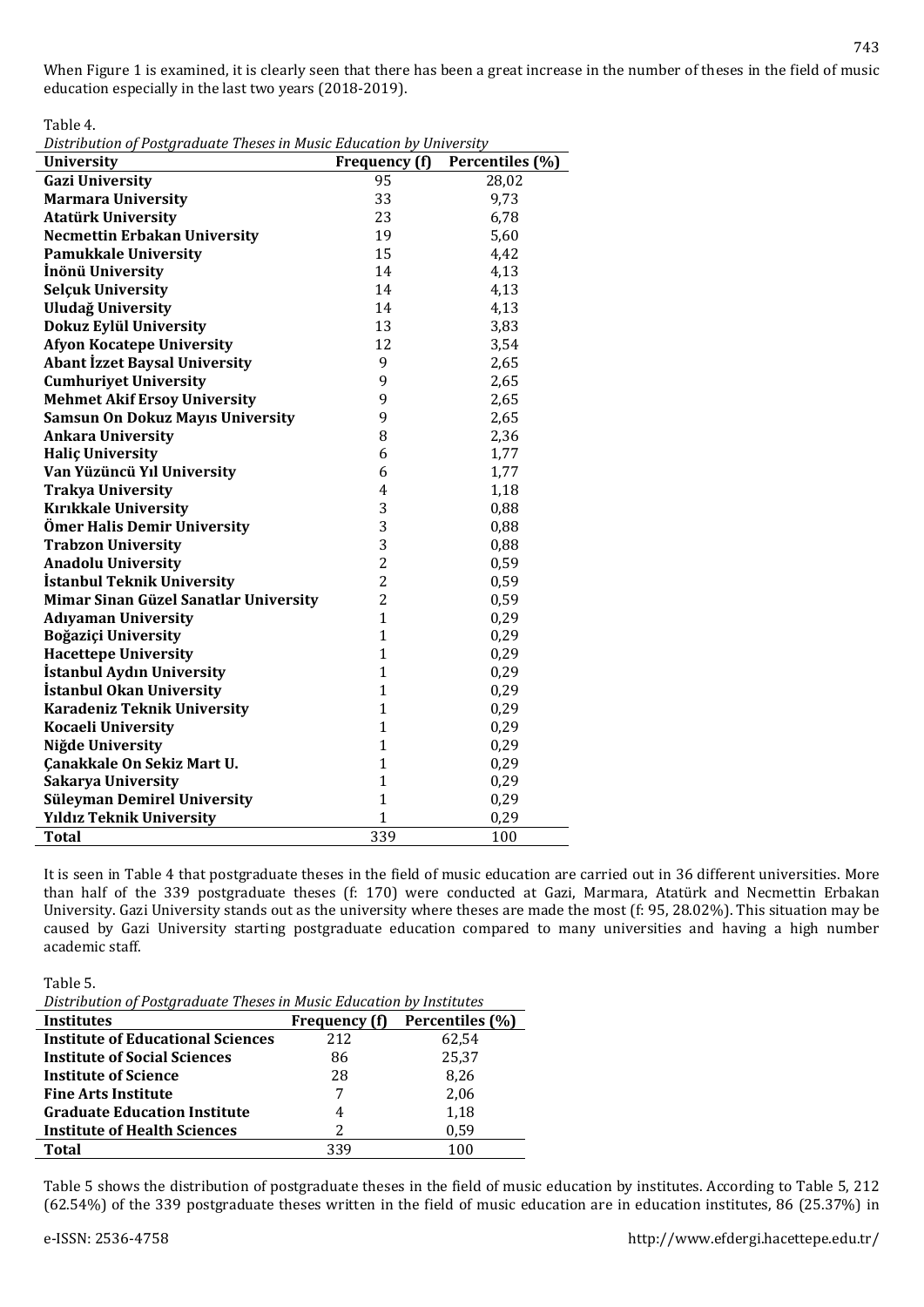social sciences institutes, 28 (8.26%) in science institutes. 7 (2.06%) worked in fine arts institutes, 4 in post-graduate education institutes and 2 in health science institutes. When the overall total is analyzed, it is seen that more than half of the postgraduate theses are studied in educational sciences institutes. This finding indicate that graduate students who want to study in the field of music education prefer music education programs affiliated to educational sciences institutes.

Table 6.

Distribution of Postgraduate Theses in Music Education by the gender of the researcher

|        | Gender Frequency (f) | Percentiles (%) |
|--------|----------------------|-----------------|
| Male   | 178                  | 52,51           |
| Female | 161                  | 47.49           |
| Total  | 339                  | 100             |
|        |                      |                 |

Table 6 shows the distribution of postgraduate theses in the field of music education by gender of the researcher. As seen in Table 6, 178 of the graduate theses written in the field of music education were prepared by researchers, male (52.51%) and 161 female (47.49%). In line with this finding, it can be said that there is no big difference in the number of male and female researchers who write a postgraduate thesis in the field of music education.

Table 7.

*Distribution of Postgraduate Theses in Music Education by Research Methods*

| <b>Research Methods</b> | Frequency (f) | Percentiles (%) |
|-------------------------|---------------|-----------------|
| <b>Quantitative</b>     | 137           | 40.41           |
| Mixed                   | 115           | 33.92           |
| Qualitative             | 87            | 25,66           |
| <b>Total</b>            | 339           | 100             |

According to Table 7, 137 of the postgraduate theses written in the field of music education were prepared using quantitative  $(40.41\%)$ , 115 mixed  $(33.92)$  and 87 qualitative  $(25.66\%)$  research methods. According to this finding, most of the theses (f: 252, 74.33%) written in the field of music education were studied using quantitative or mixed research methods.

| Table 8.                                                                  |                      |                 |  |
|---------------------------------------------------------------------------|----------------------|-----------------|--|
| Distribution of Postgraduate Theses in Music Education by Research Models |                      |                 |  |
|                                                                           |                      |                 |  |
| <b>Research Models</b>                                                    | <b>Frequency</b> (f) | Percentiles (%) |  |

| Descriptive research methods | 293 | 86,43 |
|------------------------------|-----|-------|
| <b>Empirical Methods</b>     | 27  | 7.96  |
| <b>Mixed Typed</b>           | 19  | 5.60  |
| <b>Total</b>                 | 339 | 100   |
|                              |     |       |

Table 8 shows the distribution of postgraduate theses in music education by research models. According to table 8, it is seen that more than three quarters of the total 339 theses are conducted by scanning model (86.43%), and the remaining quarters are carried out by trial model (7.96%) and mixed (5.60%) models. According to this finding, in most of the theses written in the field of music education, the scanning model was used as a research model. This stiuation may indicate that more studies are needed to be carried out with the experimental model related to the field of music education.

Table 9.

*Distribution of Postgraduate Theses in Music Education by Data Collection Methods*

| <b>Data Collection Methods</b>                    | Frequency (f) | Percentiles (%) |
|---------------------------------------------------|---------------|-----------------|
| <b>Interview and Survey Methods</b>               | 155           | 45,72           |
| <b>Document Analysis</b>                          | 66            | 19,47           |
| <b>Document Analysis - Interview and Survey</b>   | 65            | 19,17           |
| <b>Interview and Survey, Experimental Methods</b> | 14            | 4,13            |
| <b>Observation and Experimental</b>               | 12            | 3,54            |
| Experimental                                      | 10            | 2,95            |
| <b>Interview and Survey - Observation</b>         | 6             | 1,77            |
| <b>Interview - Observation and Experimental</b>   | 4             | 1,18            |
| <b>Observation</b>                                | 3             | 0.88            |
| Document Analysis and Experimental                | 2             | 0,59            |
| <b>Document Analysis and Observation</b>          |               | 0,29            |
| <b>Observation and Survey</b>                     |               | 0,29            |
| <b>Total</b>                                      | 339           | 100             |

Table 9 shows the distribution of postgraduate theses in music education by data collection methods. According to Table 9, interview and survey (f: 155, 45.72%), document analysis (f.66, 19.47%) and document analysis - interview and survey (f: 65,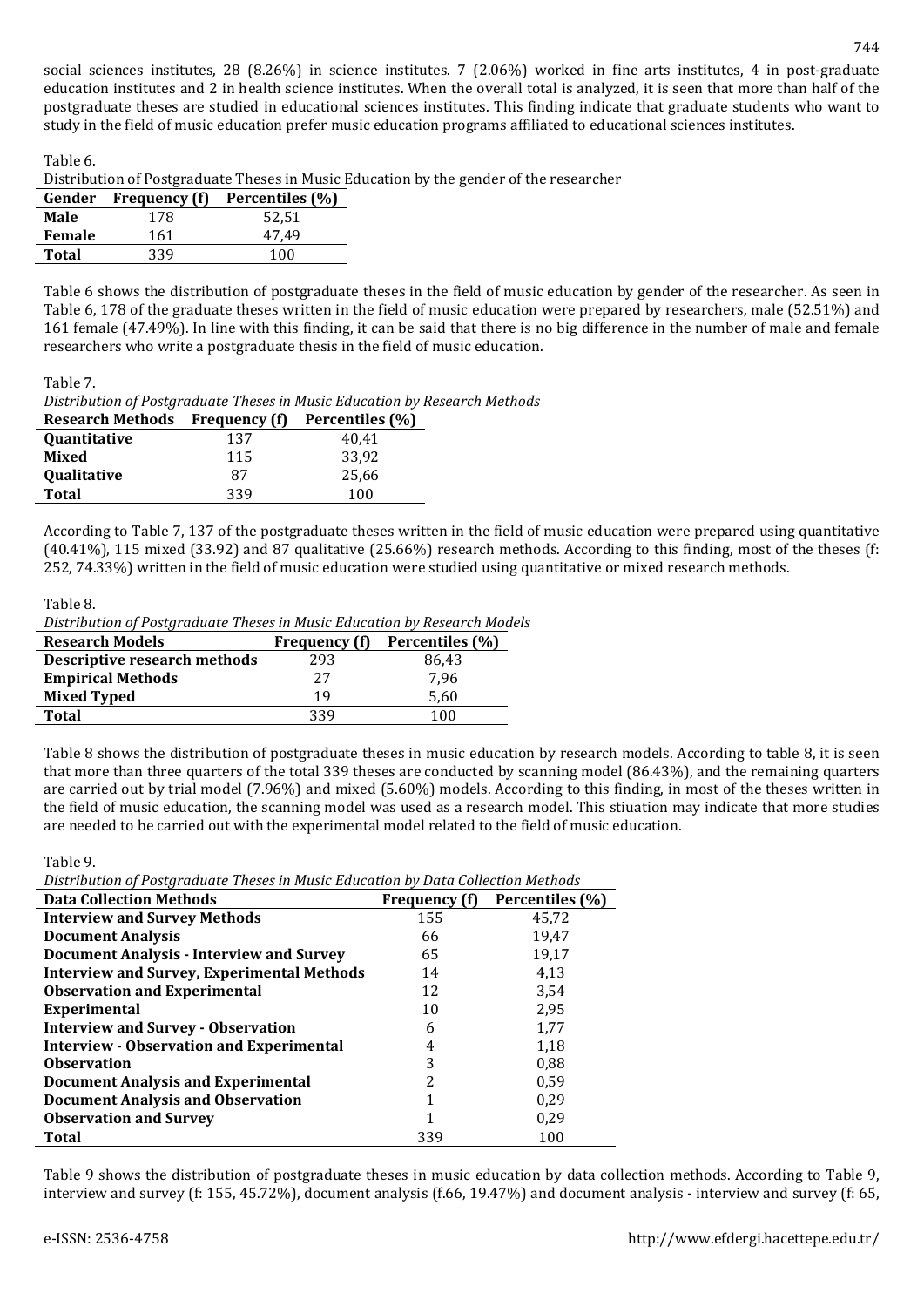Table 10.

|  | Distribution of Postgraduate Theses in Music Education by Data Collection Tools |  |
|--|---------------------------------------------------------------------------------|--|
|  |                                                                                 |  |

| <b>Data Collection Tools</b>                     | Frequency (f)  | Percentiles (%) |
|--------------------------------------------------|----------------|-----------------|
| <b>Survey</b>                                    | 80             | 23,60           |
| <b>Document Analysis</b>                         | 68             | 20,06           |
| <b>Interview Form</b>                            | 36             | 10,62           |
| <b>Scale</b>                                     | 33             | 9,73            |
| <b>Survey and Document Analysis</b>              | 25             | 7,37            |
| <b>Survey and and Interview Form</b>             | 21             | 6,19            |
| <b>Scale and Survey</b>                          | 16             | 4,72            |
| <b>Observation Form</b>                          | 11             | 3,24            |
| <b>Document Analysis and Interview Form</b>      | 11             | 3,24            |
| <b>Tests</b>                                     | 10             | 2,95            |
| <b>Tests and Survey</b>                          | 4              | 1,18            |
| <b>Scale - Observation Form - Interview Form</b> | 4              | 1,18            |
| <b>Interview Form and Scale</b>                  | 3              | 0,88            |
| <b>Scale - Tests</b>                             | 3              | 0,88            |
| <b>Tests-Observation Form - Interview Form</b>   | 3              | 0,88            |
| <b>Observation Form and Survey</b>               | 3              | 0,88            |
| <b>Evaluation Form</b>                           | $\overline{2}$ | 0,59            |
| <b>Document Analysis and Scale</b>               | $\mathbf 1$    | 0,29            |
| <b>Document Analysis - Tests and Survey</b>      | 1              | 0,29            |
| <b>Tests and Observation Forms</b>               | 1              | 0,29            |
| <b>Tests - Scale - Survey</b>                    | 1              | 0,29            |
| <b>Observation Forms and Scale</b>               | 1              | 0,29            |
| <b>Scale - Evaluation Form</b>                   | 1              | 0,29            |
| Total                                            | 339            | 100             |

Table 10 shows the distribution of postgraduate theses in the field of music education by data collection tools. When Table 10 is examined, it is seen that 7 different data collection tools are used in postgraduate theses (survey, document analysis, interview form, scale, observation form, test, evaluation form). In more than two thirds of the 339 theses (f: 231, 68.14%), survey and document analysis were used either alone or in combination with at least one of the other data collection tools. In one third of the graduate theses (f: 108, 31.86%), other data collection tools were used. According to this finding, it can be said that there is a need for more studies in the field of music education, where data collection tools other than survey and document analysis are used as data collection tools.

#### Table 11.

*Distribution of Postgraduate Theses in Music Education by Data Analysis Methods*

| <b>Data Analysis Methods</b> | <b>Frequency</b> (f) | Percentiles (%) |
|------------------------------|----------------------|-----------------|
| Quantitative                 | 159                  | 46.90           |
| Mixed                        | 101                  | 29.79           |
| <b>Qualitative</b>           | 79.                  | 23.30           |
| <b>Total</b>                 | 339                  | 100             |

Table 11 shows the distribution of postgraduate theses in the field of music education by analysis methods. When Table 11 is examined, it is seen that quantitative (46.90%) methods are used as data analysis method in 159 of a total of 339 theses. In the remaining 101, mixed (29.79%) and 79 were used qualitative (23.30%) methods. According to the findings obtained, it can be said that almost half of the theses are based on quantitative data analysis methods.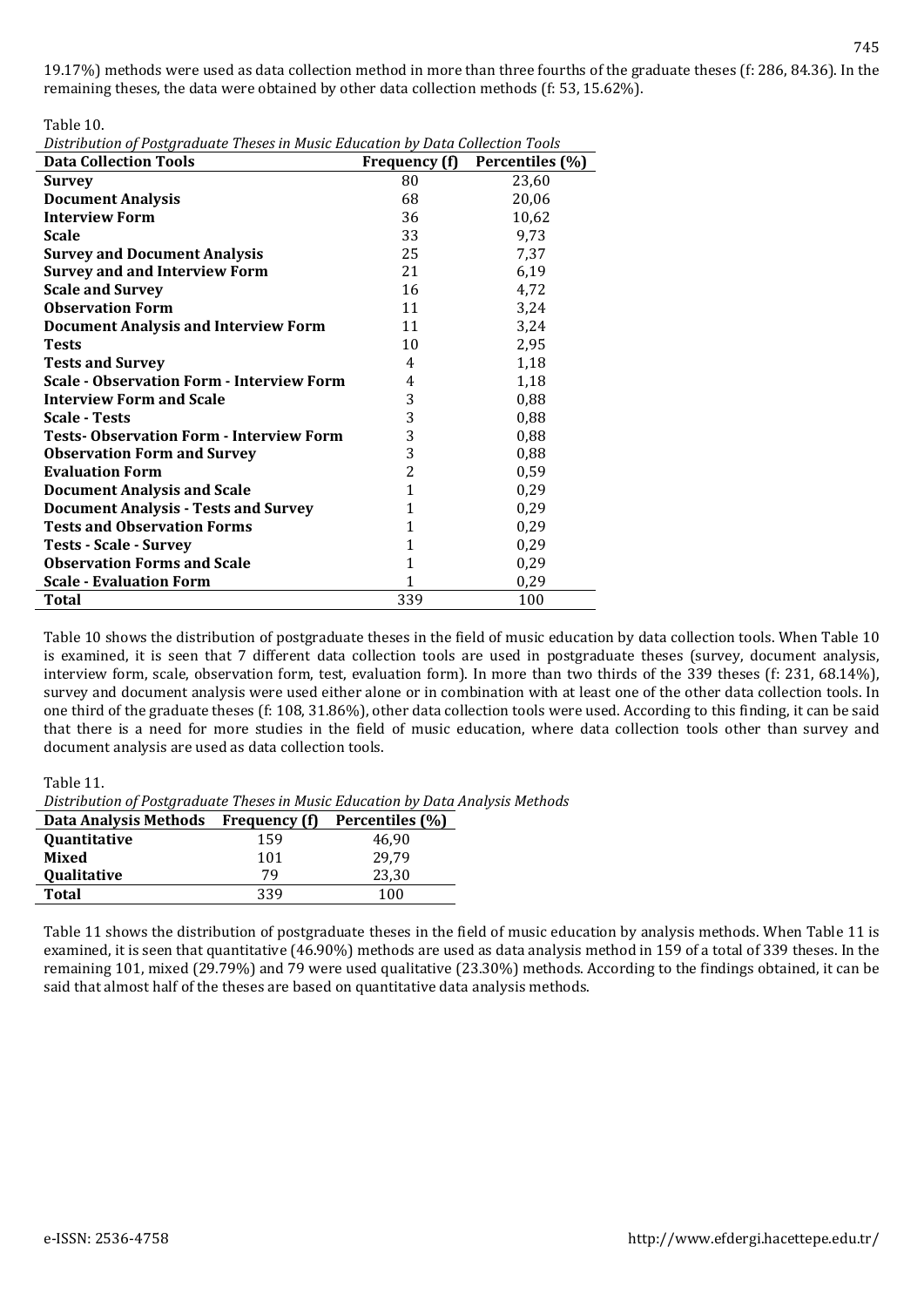Table 12.

*Distribution of Postgraduate Theses Studying Using Experimental Design in the Field of Music Education According to Research Models*

| <b>Research Models</b>                                | <b>Frequency</b> (f) | Percentiles (%) |
|-------------------------------------------------------|----------------------|-----------------|
| <b>Pretest-Posttest-Control Group Model</b>           | 27                   | 58,70           |
| <b>Single Group Pretest-Posttest Models</b>           |                      | 15,22           |
| <b>Posttest Control Group Model</b>                   | 4                    | 8,70            |
| <b>Unspecified</b>                                    |                      | 6,52            |
| <b>Unsynchronized Control Group Model</b>             |                      | 4,35            |
| <b>Pretest - Posttest Matched Control Group Model</b> |                      | 2,17            |
| <b>Repeated Posttest Models</b>                       |                      | 2,17            |
| <b>Multiple Starting Pattern Between Subjects</b>     |                      | 2,17            |
| <b>Total</b>                                          | 46                   | 100             |

Table 12 shows the distribution of postgraduate theses studied using experimental design in the field of music education by research models. According to Table 12, 27 of the postgraduate theses studied using an experimental design were used with a pretest - posttest - control group model (58.70%). 7 used single group pretest-posttest model and the remaining 12 used other models (26.08%). This finding shows that more than half of the graduate theses studied using an experimental design use a pretest - posttest - control group model.

#### Table 13.

*Distribution of Postgraduate Theses Written Using Experimental Design in the Field of Music Education by Number of Experimental and Control Groups*

|                                   |    | Min. | Max. | 0rtalama | SD    |
|-----------------------------------|----|------|------|----------|-------|
| <b>Experimental Group Numbers</b> | 44 |      | 90   | 23.48    | 18.49 |
| <b>Control Groups Numbers</b>     | 35 |      | 61   | 20.54    | 13.18 |
| <b>Unspecified</b>                |    |      |      |          |       |

Table 13 shows the distribution of the postgraduate theses studied in the field of music education by using experimental design according to the number of participants in the experimental and control groups. According to Table 13, the number of participants in the experimental group of the graduate theses studied using the experimental design varies between 2 and 90, and the arithmetic mean is 23.48. The number of participants in the control group ranged from 0 to 61, and their arithmetic mean was 20.54. In 2 of the theses working using the experimental design, no information was given about the number of participants.

#### Table 14.

*Distribution of Postgraduate Theses Written Using Experimental Design in the Field of Music Education According to the Experiment Durations*

|                                        |  |     | Min. Max. Ortalama |      |
|----------------------------------------|--|-----|--------------------|------|
| <b>Experiment Duration (week)</b> 42 1 |  | -24 | 9.55               | 5.19 |
| Unspecified                            |  |     |                    |      |

Table 14 shows the distribution of postgraduate theses by using experimental design in the field of music education, according to the application time. According to Table 14, the application times of theses vary between 1 and 24 weeks, on average, it is around 9-10 weeks. This finding shows that the experimental application times for music education are sufficient.

Table 15.

*Distribution of Postgraduate Theses Written Using Experimental Design in the Field of Music Education According to Statistical Methods*

| <b>Statistical Methods</b>                   | <b>Frequency</b> (f) | Percentiles (%) |
|----------------------------------------------|----------------------|-----------------|
| <b>Descriptive Statistics</b>                |                      | 13.04           |
| <b>Descriptive and Predictive statistics</b> | 40                   | 86,96           |
| Total                                        | 46                   | 100             |

Table 15 shows the distribution of postgraduate theses written using experimental design in the field of music education according to data statistical methods. According to Table 15, it is seen that descriptive and predictive statistics methods are used together as data analysis method in 40 of 46 theses (86.96%). In 6, it is seen that only descriptive statistics methods (13.04%) are used. According to the obtained result, both descriptive and predictive statistical methods were used in the data analysis of most of the postgraduate theses written using experimental design.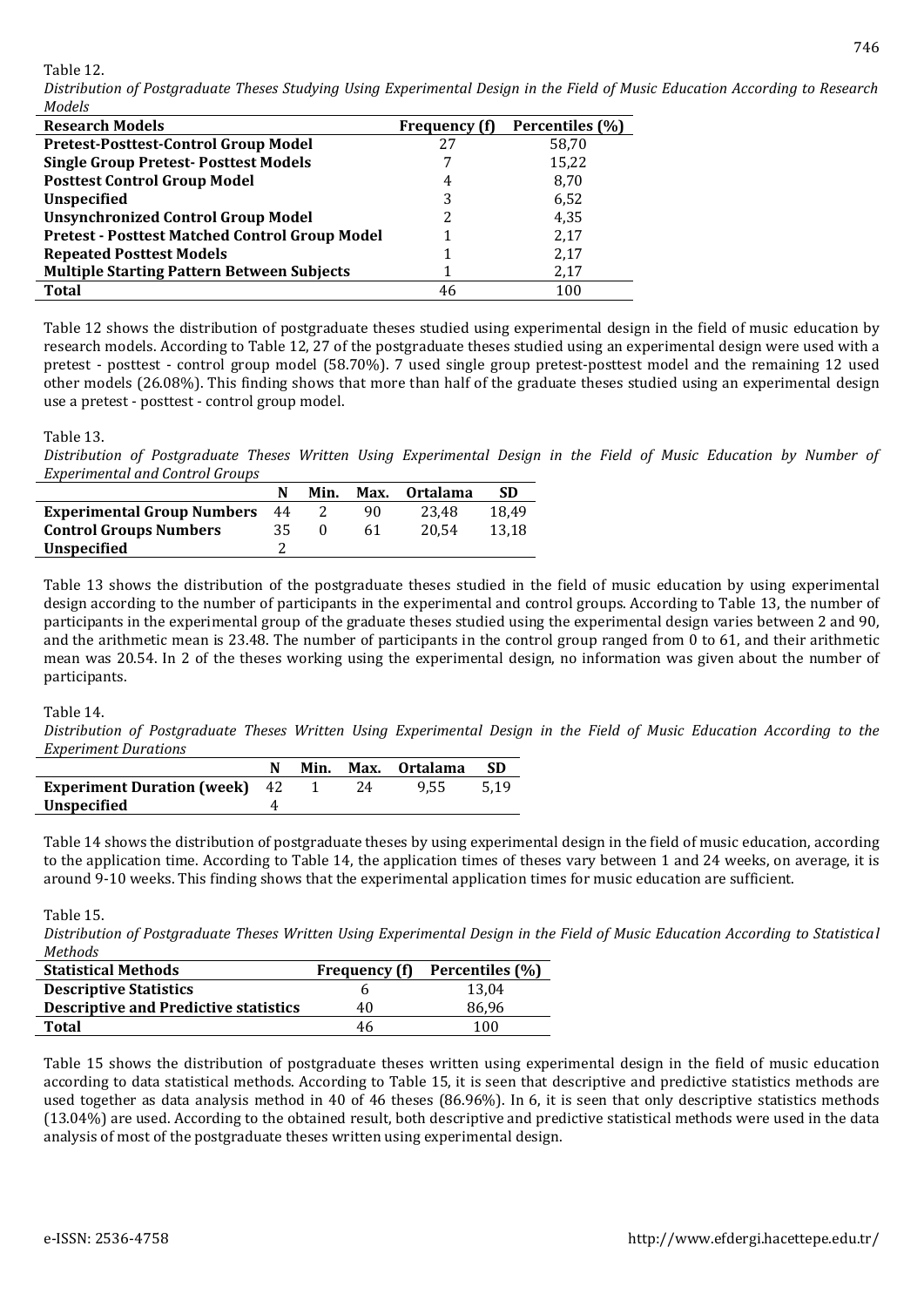Table 16.

*Distribution of Postgraduate Theses by Using Experimental Pattern in the Field of Music Education by Sample Groups*

| <b>Sample Groups</b>                                        | Frequency (f) | Percentiles (%) |
|-------------------------------------------------------------|---------------|-----------------|
| <b>University Students in Music</b>                         | 17            | 36,96           |
| 6-15 Age Group Children                                     | 16            | 34,78           |
| 0-5 Age Group Children                                      | 6             | 13,04           |
| 9-17 Age Group Children                                     |               | 4,35            |
| <b>Special Education and Rehabilitation Center Students</b> |               | 4,35            |
| <b>Music Teachers</b>                                       |               | 4,35            |
| <b>Primary Education 6th Grade Students</b>                 |               | 2,17            |
| <b>Total</b>                                                | 46            | 100             |

Table 16 shows the distribution of postgraduate theses written using experimental design in the field of music education according to the sample groups. According to Table 16, in 17 of the graduate theses written using an experimental pattern in the field of music education, university students (36.96%) in the field of music constituted the sample group. n 16 of the graduate theses, children in the 6-15 age group (34.78%) and 13 in the other field and age group or children (28.26%) constituted the sample group. According to this finding, more than 70% of the sample groups of theses are "children in the 6- 15 age group" and "university students in the field of music". n the field of music education, it is clear that you need more experimental studies to work with groups other than these two sample groups.

## **4. DISCUSSION**

In the survey conducted within the scope of the research, it was seen that the studies in the literature were limited to the subdimensions of music education (instrument training, vocal training, etc.) and content analysis was made. In this research, the postgraduate studies obtained as a result of the keyword of music education are discussed. The survey has more comprehensive data in terms of expressing the quantitative and qualitative status of music education research and is therefore important.

The conclusion and discussion section of the research are presented as three titles as follows.

## **4.1. Content Analysis Discussion for Postgraduate Theses Using Experimental Design**

It is concluded that the majority of the postgraduate theses examined in the research are master's theses. When the literature was reviewed, studies consistent with this result were reached. (Gençel Ataman (2009), Karkın (2011), Toptaş (2013), Apaydınlı (2014), Yıldırım Orhan and Tunca (2014), Çeşit (2015), Kaptanoğlu and Çanakçı (2015), Küçüksomanoğlu (2016), Öztutgan (2016 ), Arıca (2017), Birel and Qader (2017), Ertek Babaç and Köse (2018), Kurtarslan (2018), Yıldırım Orhan and Göklen (2018), Can and Günenç (2019), Gebeloğlu (2020), Öztutgan ve Öztutgan (2020) and Üstün (2020) ). In the research, it was concluded that the first thesis accessible in the field of music education and Council of Higer Education Thesis Center was written in 1986 and the most thesis was written in 2019. It is concluded that the majority of postgraduate theses are made at Gazi University and educational sciences institutes, and there is not a big difference in the number of male and female researchers who write a postgraduate thesis in the field of music education. Öztutgan and Öztutgan (2020), in their content analysis studies for 25 graduate studies written in different disciplines of music education in 2020, concluded that most of the master's theses were written at Hacettepe University, most of the doctoral theses were at Ankara University, and the majority of the theses were conducted by women researchers. In their study conducted in the United States of America, Kantorski and Stegman (2006) examined the content of music education theses in which qualitative research methods were used between 1998-2002 and reached the conclusion that an average of 25 theses were written per year. In Council of Higer Education Thesis Center, there are 2433 theses with the keyword "music" and 457 with the keyword "music education. This result shows that nearly a fifth of the postgraduate theses written about music are about music education. In our country, especially in the level of doctorate, doing more studies, and more in-depth studies in the field of music education will be a significant step in producing solutions for the problems encountered. It is clearly seen that there has been a great increase in the number of theses written in the field of music education, especially in the last two years. With the "GRADUATE EDUCATION and TEACHING REGULATION" announced on April 20, 2016, it can be thought that the new regulation brought by the programs regarding the expel of students has a direct effect on this result. Students who do not complete their thesis studies up to six years in the master's program and twelve or fourteen semesters in the doctoral program are dismissed from the programs.

## **4.2. Content Analysis Discussion for the Methods Parts of Graduate Theses**

It was concluded that the majority of the theses, in which the content analysis was conducted, were made with quantitative or mixed research methods. While Öztutgan and Öztutgan (2020) reached the conclusion that most of the theses were prepared based on quantitative approach, Küçükosmanoğlu (2016) and Üstün (2020) concluded that the majority of the theses were done with qualitative research methods. Rohwer (2019), in her content analysis study for the articles published between 1989-2017, concluded that the majority of the articles were made with qualitative research methods. Nichols (2013) stated that qualitative methods began to be used in 2003 in the content analysis study of the articles published in the first twenty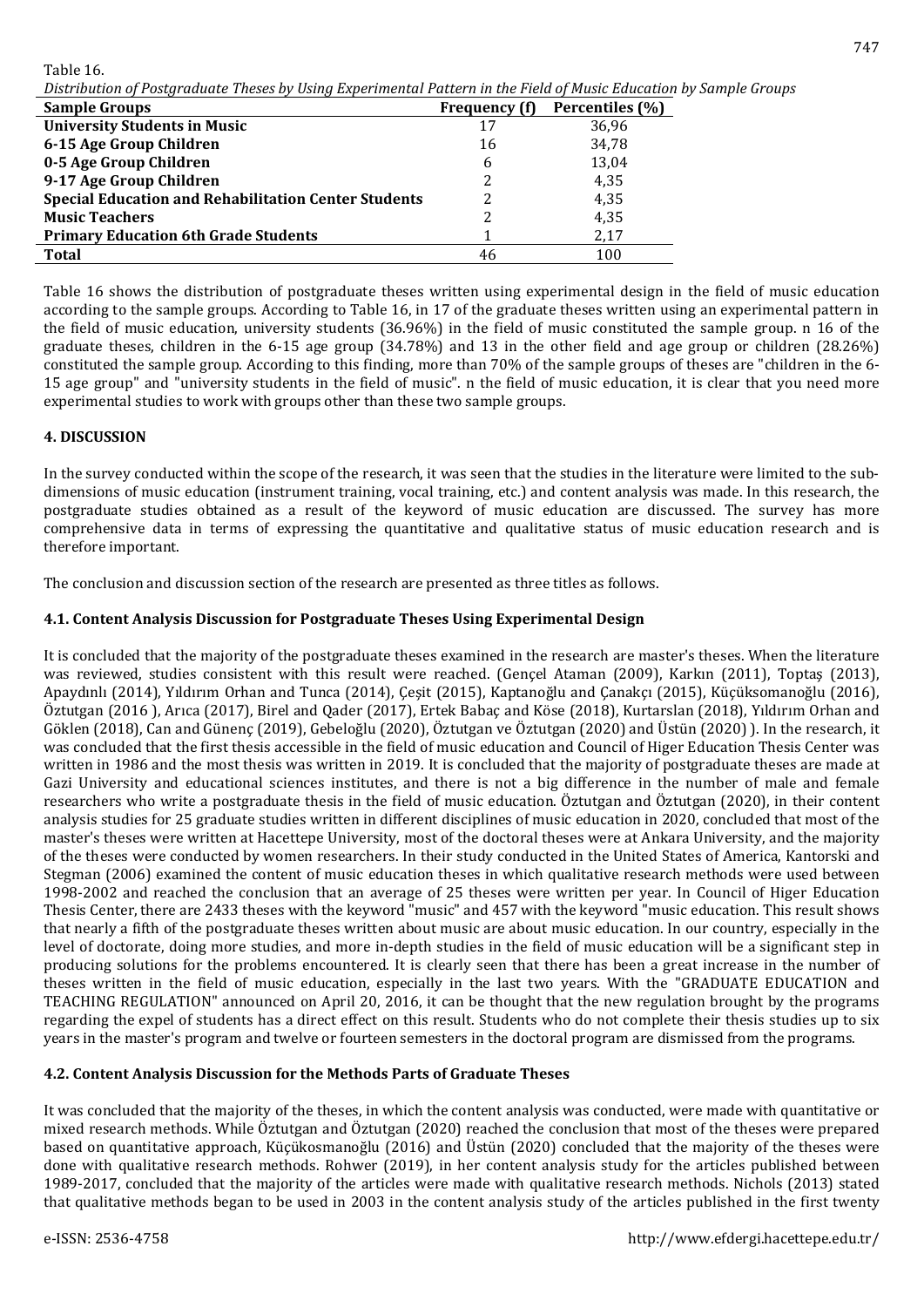years of the "Journal of Music Teacher Education" journal (1991-2011), and while a few experimental studies were conducted in the first years, this number stabilized in the early 2000s. Killian, Riu, and Reid (2012) found in the content analysis studies of the articles published in the "Journal of Music Teacher Education" journal between the same years (1991-2011) that there was a significant increase in the number of both quantitative and qualitative studies in the fourth quarter. Silvey et al. (2019) concluded that quantitative research methods were mostly used in content analysis studies for articles published in the journal "NAfME" between 1989-2017. Kantorski and Stegman (2006) examined the content of music education theses in which qualitative research methods were used between 1998-2002 in their study in America. As a result of their research, they reached the conclusion that qualitative methods were mostly used as data collection and data analysis method. In the theses examined, it was seen that the "interview and survey" method was mostly used as the research method, and the "questionnaire" was used as the data collection tool. This result explains the high number of studies conducted with the quantitative research method. It is obvious that qualitative and quantitative research methods have their own strengths and weaknesses. Therefore, using two methods together will increase the reliability of the study.

In the research, it was concluded that the majority of the theses whose content analysis was conducted were studied by using the scanning model. Çeşit (2015), Küçükosmanoğlu (2016), Öztutgan (2016), Arıca (2017), Babaç and Köse (2018) have reached the same result in their work.

In the theses examined in the research, it was concluded that the interview - survey method and quantitative data analysis, were used most. It was concluded that document analysis and questionnaires were used mostly as data collection tool.

## **4.3. Content Analysis Discussion for Postgraduate Theses Using Experimental Design**

It was concluded that the pre-test - post-test - control group model was used in the theses studied using the experimental design, the mean number of the participants in the experiment group was 24, the average of the participants in the control group was 17, the duration of the application lasted 14 weeks, and descriptive and meaningful statistics were used together. It was concluded that university students in the field of music were mostly chosen as the study group in the theses studied using the experimental design. It is noteworthy that in more than half of the theses studied using experimental design, one of the real experimental models with the highest scientific value is used as a research model. It is thought that the attachment of "personal information forms" to other data collection tools is effective in the use of descriptive analysis methods and descriptive analysis methods as data analysis method in most of the theses. In the theses examined, the selection of university students in the field of music mostly as a study group can be accepted as an indication that researchers prefer the easily accessible study group in their studies. This result is in line with the content analysis studies of Doğru, Gençosman, Ataalkın and Şeker (2012) and Gülbahar and Alper (2009) in the field of education.

## **Suggestions**

In the study, content analysis was carried out for a total of 339 graduate theses, 285 of which are master's thesis, 53 of which are doctoral thesis and 1 of which is a master's application report, and all of which are scanned and accessible at the YÖK National Thesis Center with the keyword "Music Education". Studies other than graduate theses (articles, papers, foreign publications) are excluded.

The survey results conducted in other disciplines outside the arts of music / work that will be carried out in coordination can create an idea about the development and exchange of academic art education in Turkey.

Studies on different dimensions of music education in the examined thesis studies were also discussed in terms of method, and some results were obtained. When the music education research is examined in terms of methodology, it is thought that considering the availability of the studies conducted in terms of the musical education dimension by the researchers will increase the quality of the studies. For example, while quantitative research methods can be applied with a suitable number in terms of the study group of the studies on the dimensions of music education conducted in groups, the problem of sampling in the dimensions of music education carried out with individual practices such as instrument and vocal training is an obstacle to conduct quantitative studies. At this point, researchers can improve themselves in determining and applying the most suitable research methods for the musical education dimension they want to work with, by following relevant research, thus making future thesis studies more efficient.

## **Research and Publication Ethics Statement**

The author hereby declare that he has not used any sources other than those listed in the references. The author further declare that he has not submitted this article at any other journal for publication.

## **Contribution Rates of Authors to the Article**

This article is a single author article.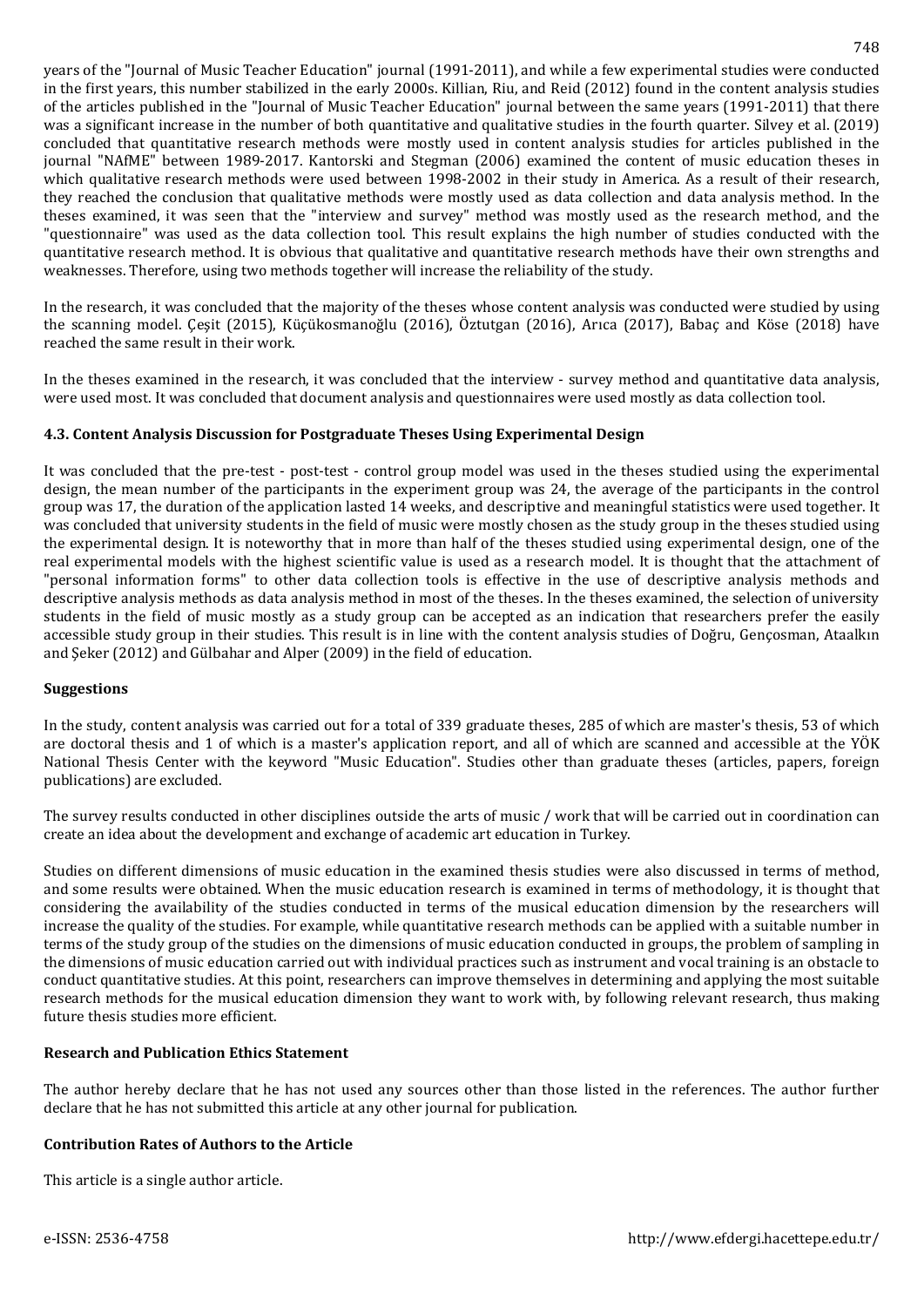### **Statement of Interest**

The author declare that there is no conflict of interest.

### **5. REFERENCES**

Akıncı, M. Ş. (2018). Ses eğitimi alanında yazılmış tezlerin konu yönelimi, problem, amaç, sonuç, öneriler bakımından genel boyutta incelenmesi. *Journal of Social and Humanities Sciences Research,* 5(27), 2804-2815. [https://www.researchgate.net/profile/Mehmet\\_Sahin\\_Akinci2/publication](https://www.researchgate.net/profile/Mehmet_Sahin_Akinci2/publication/338863724_Ses_Egitimi_Alaninda_Yazilmis_Tezlerin_Konu_Yonelimi_Problem_Amac_Sonuc_Oneriler_Bakimindan_Genel_Boyutta_Incelenmesi-A_GENERAL_ANALYSIS_OF_THE_THESES_ON_VOCAL_TRAINING_IN_TERMS_OF_SUBJECT_MATTER_PROB/links/5e302f70a6fdccd96570970c/Ses-Egitimi-Alaninda-Yazilmis-Tezlerin-Konu-Yoenelimi-Problem-Amac-Sonuc-Oeneriler-Bakimindan-Genel-Boyutta-Incelenmesi-A-GENERAL-ANALYSIS-OF-THE-THESES-ON-VOCAL-TRAINING-IN-TERMS-OF-SUBJECT-MATTE.pdf) adresinden erişildi.

Apaydınlı, K. (2014). Türkiye'de koro alanında yazılmış lisansüstü tezlere bir bakış. *ODÜ Sosyal Bilimler Araştırmaları Dergisi,* 4(8), 61-66. <https://dergipark.org.tr/tr/download/article-file/273649> adresinden erişildi.

Arıca, E. (2017). Türkiye'de keman pedagojisi alanında hazırlanan lisans üstü tezler üzerine bir inceleme. *Hacettepe Üniversitesi Eğitim Fakültesi Dergisi, 32*(2), 327-342. [http://www.efdergi.hacettepe.edu.tr/yonetim/icerik/makaleler/2503](http://www.efdergi.hacettepe.edu.tr/yonetim/icerik/makaleler/2503-published.pdf) [published.pdf](http://www.efdergi.hacettepe.edu.tr/yonetim/icerik/makaleler/2503-published.pdf) adresinden erişildi.

Babaç, E. E. ve Köse, H. S. (2018). Türkiye'de 2011-2018 yılları arasında koro alanında yapılmış olan lisansüstü tezlerin bazı parametreler bakımından incelenmesi. *Online Journal of Music Sciences*, 3(1), 32-55. <https://dergipark.org.tr/tr/download/article-file/503606> adresinden erişildi.

Baltacı, A. (2017). Nitel veri analizinde Miles-Huberman Modeli. *Ahi Evran Üniversitesi Sosyal Bilimler Enstitüsü Dergisi*, 3(1), 1-15. <https://dergipark.org.tr/tr/download/article-file/318527> adresinden erişildi.

Birel, A. S. ve Qader, H. M. (2017). Türkiye'de kontrbas konusunda yazılmış lisansüstü tezler üzerine durum tespiti. *YYÜ Eğitim Fakültesi Dergisi*. 14(1), 1416-1439. <https://dergipark.org.tr/tr/download/article-file/374390> adresinden erişildi.

Can, Ü.K. ve Günenç, B.C. (2019). Türkiye'de gitar alanında yapılan lisans üstü tezlerin incelenmesi. A. Dönger ve H. Yıldız (Yay. Haz.) *Eğitim Bilimlerinde Akademik Çalışmalar* içinde (s. 132-170). Cetinje: IVPE

Çeşit, C. (2015). Türkiye'de viyola üzerine yapılan lisansüstü tezlerin incelenmesi. *International Journal of Social Science*, 38, 445-462.

[https://www.researchgate.net/profile/Canan\\_Cesit2/publication/296976172\\_AN\\_ANALYSIS\\_OF\\_POSTGRADUATE\\_THESES\\_O](https://www.researchgate.net/profile/Canan_Cesit2/publication/296976172_AN_ANALYSIS_OF_POSTGRADUATE_THESES_ON_VIOLA_IN_TURKEY/links/56dc36c708aee73df6d3f24d.pdf) [N\\_VIOLA\\_IN\\_TURKEY/links/56dc36c708aee73df6d3f24d.pdf](https://www.researchgate.net/profile/Canan_Cesit2/publication/296976172_AN_ANALYSIS_OF_POSTGRADUATE_THESES_ON_VIOLA_IN_TURKEY/links/56dc36c708aee73df6d3f24d.pdf) adresinden erişildi.

Doğan Özbakan, S. (1986). *Cumhuriyet döneminde Milli Eğitim şuralarının müzik eğitimi ile ilgili aldığı kararlar*. Yayınlanmamış yüksek lisans tezi, Gazi üniversitesi, Ankara.

Doğru, M., Gençosman, T., Ataalkın, A. N. ve Şeker, F. (2012). Fen bilimleri eğitiminde çalışılan yüksek lisans ve doktora tezlerinin analizi. *Türk Fen Eğitimi Dergisi*, 9(1), 49-64. <http://www.tused.org/index.php/tused/article/view/420> adresinden erişildi.

Ertekin, M. (2017). Türkiye'de klasik gitar alanı ile ilgili yayımlanan makalelerin içerik analizi ve sınıflandırılması. *Eğitim ve Öğretim Araştırmaları Dergisi, 6*(3), 352-360. [http://www.jret.org/FileUpload/ks281142/File/33.merve\\_nihan\\_ertekin.pdf](http://www.jret.org/FileUpload/ks281142/File/33.merve_nihan_ertekin.pdf) adresinden erişildi.

Feyzi, A. ve Tekin, C. (2019). Geleneksel Türk müziğine ilişkin yapılan lisans üstü çalışmalara dair bir analiz çalışması. *3. Uluslararası Eğitim ve Değerler Sempozyumu 10-13 Ekim 2019* içinde (s. 31-42). İstanbul.

Gebeloğlu, B. (2020). Türkiye'de klasik Türk müziği bestecileri ile ilgili yapılmış lisansüstü tezlerin incelenmesi. *İDİL,* 65, 19- 30. <http://www.idildergisi.com/makale/pdf/1578293692.pdf> adresinden erişildi.

Gençel Ataman, Ö. (2009). Ülkemizde flüt ve flüt eğitimi alanlarında yapılan lisans üstü tezler. *Kastamonu Eğitim Dergisi, 17*(1), 341-352. <https://dergipark.org.tr/en/download/article-file/817952> adresinden erişildi.

Gülbahar, Y. ve Alper, A. (2009). Öğretim teknolojileri alanında yapılan araştırmalar konusunda bir içerik analizi. *Ankara Üniversitesi Eğitim Bilimleri Fakültesi Dergisi,* 42(2), 93-111. <https://dergipark.org.tr/en/download/article-file/508931> adresinden erişildi.

İslamoğlu, H. ve Alnıaçık, Ü. (2014). *Sosyal Bilimlerde Araştırma Yöntemleri* (4. bs.). İstanbul: Beta Basım Yayım Dağıtım.

Kamacıoğlu, F. (1986). *Okul içi okul dışı müzik eğitimi*. Yayınlanmamış yüksek lisans tezi, Marmara üniversitesi, İstanbul.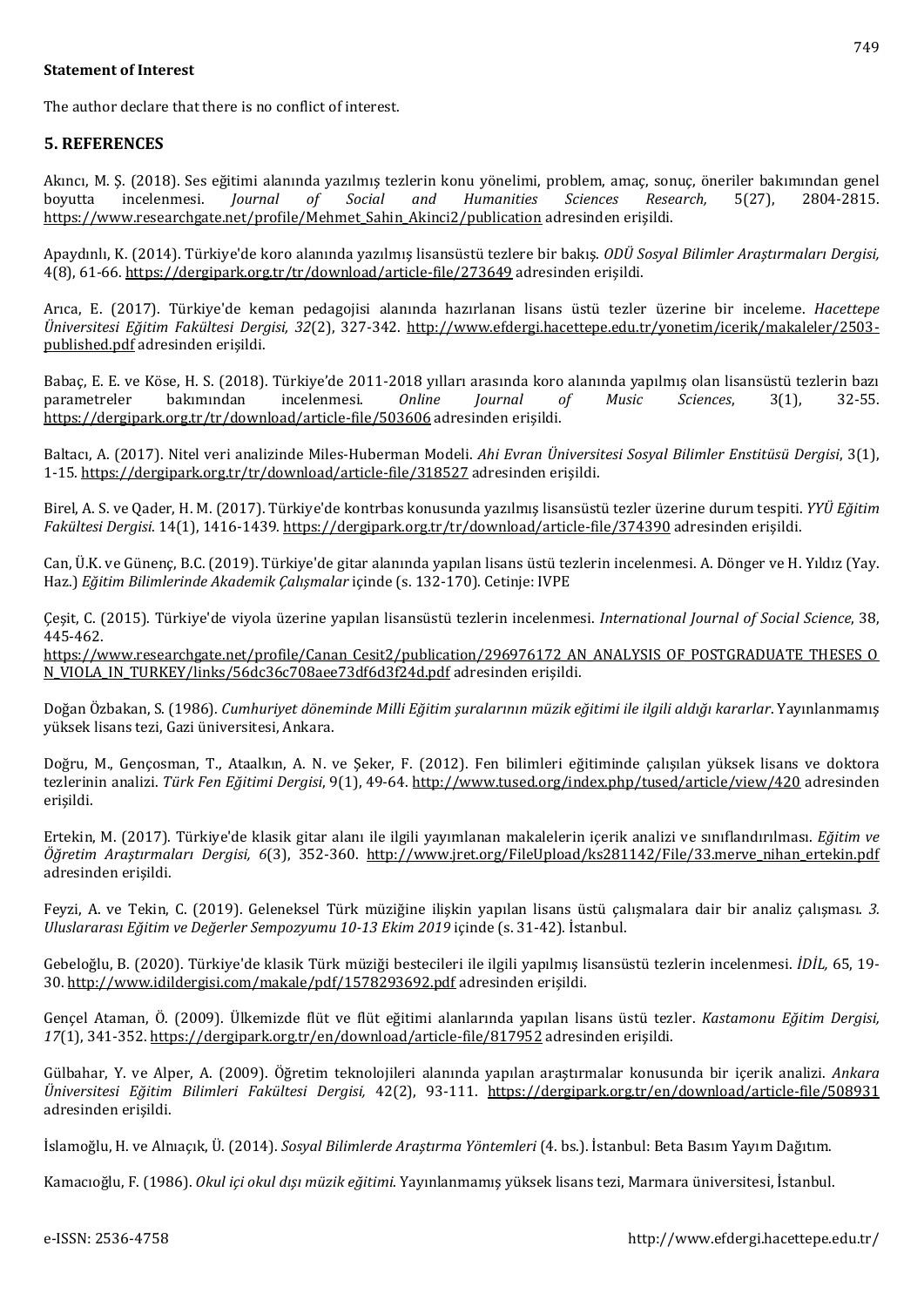Kaptanoğlu E. ve Çanakçı, P. (2015). Türkiye'de vokal müzikte piyano eşlik alanında yapılmış yüksek lisans, doktora ve sanatta yeterlilik tezleri, *Elektronik Sosyal Bilimler Dergisi,* 14(55),198-206. <https://dergipark.org.tr/tr/download/article-file/70676> adresinden erişildi.

Karaman, S. ve Bakırcı, F. (2010). Türkiye'de lisansüstü eğitim: Sorunlar ve çözüm önerileri. *Sosyal Bilimler Araştırmaları Dergisi,* 5(2), 94-114. <https://dergipark.org.tr/tr/download/article-file/802124> adresinden erişildi.

Karasar, N. (2001). *Araştırmalarda Rapor Hazırlam*a (11. bs. ). Ankara: Nobel Yayın Dağıtım.

Karkın, A.M. (2011). Müzik bilimleri alanında yapılan lisans üstü tezlerin incelenmesi. *İnönü Üniversitesi Sanat ve Tasarım Dergisi,* 1(2), 143-149. <https://dergipark.org.tr/en/download/article-file/92418> adresinden erişildi.

Killian, J. N., Liu, J. and Reid, J.F. (2012). The journal of music education: A content analysis of articles 1991-2011. Journal of Music Teacher Education, 22(2), 85-99.

Kurtarslan, Z. (2018). Türkiye'de yaylı çalgılarda yay teknikleri üzerine yapılan lisansüstü tez çalışmalarının incelenmesi. *Fine Arts (NWSAFA),* 13(4), 57-70. <https://dergipark.org.tr/tr/download/article-file/553474> adresinden erişildi.

Küçükosmanoğlu, O. (2016). Klasik gitar alanı ile ilgili yapılan lisansüstü tezler üzerine bir içerik analizi çalışması. *III. Uluslararası Güzel Sanatlar Bilimsel Araştırma Günleri. 08-10 Nisan 2016* içinde (s.439-456).

McCartey, M. (1999). The bulletin of historical research in music education: A content analysis of articles in the first twenty volumes. Journal of Historical Research in Music Education, 20(3), 181-202.

Miksza, P. and Johnson, E. (2012). Theoretical frameworks applied in music education research: A content analysis of the journal of research in music education, 1979 to 2009. Bulletin of the Council for Research In Music Education, 193, 7-30.

Nicholes, B.E., (2013). the first 20 years: A content analysis of the journal of music teacher education, 1991-2011. Journal of Music Teacher Education, 22(2), 73-84.

Öztutgan, Z. (2016). Türkiye'de gitar alanında yapılan lisansüstü tezlerin analizi ve değerlendirilmesi. *YYÜ Eğitim Fakültesi Dergisi,* 13(1), 684 - 708. <http://efdergi.yyu.edu.tr/uploads/gsemeabdyyuefd05022016y-1542230785.pdf> adresinden erişildi.

Öztutgan, Z. ve Öztutgan, K. (2020). Analysis of the Graduate Studies in Different disciplines Prepared for Music Education in Turkey. *Asian Journal of Education and Training, 6(4), 651-657.*

Rohwer, D. (2019). Extending the discussion: An Editor's addition to the topics adressed in "A content analysis of update: applications of research in music education (1989-2017). *National Association for Music Education, 38(1), 63-64.*

Saban, A. (2009). Çoklu zeka kuramı ile ilgili Türkçe çalışmaların içerik analizi. *Kuram ve Uygulamada Eğitim Bilimleri, 9*(2), 833-876. <https://docplayer.biz.tr/118689-Coklu-zeka-kurami-ile-ilgili-turkce-calismalarin-icerik-analizi.html> adresinden erişildi.

Schmidt C. P and Zdzinski S. (1993). Cited Quantitative research articles in music education research journal, 1975-1990: A content analysis of selected studies. Journal of Research in Music Education, 41(1), 5-18.

Selçuk, Z., Palancı, M., Kandemir, M. ve Dündar, H. (2014). Eğitim ve Bilim Dergisinde yayınlanan araştırmaların eğilimleri: İçerik analizi. *Eğitim ve Bilim*, 39(173), 430-453. <http://egitimvebilim.ted.org.tr/index.php/EB/article/view/3278/720> adresinden erişildi.

Sevinç, B. (2001). Türkiye'de lisansüstü eğitim uygulamaları, sorunlar ve öneriler. *Ankara Üniversitesi Eğitim Bilimleri Fakültesi Dergisi*, 34(1), 125-137. <https://dergipark.org.tr/tr/download/article-file/527997> adresinden erişildi.

Silveira, J.M. and Diaz, F.M. (2014). Student teaching in music: A content analysis of research journals in music education. Journal of Music Teacher Education, 23(2), 92-104.

Silvey, B.A., Sims, W.L., Pohlman, G. and Regier, B.J. (2019). A content analysis of update: Applications of research in music education (1989-2017). National Association for Music Education, 38(1), 55-62.